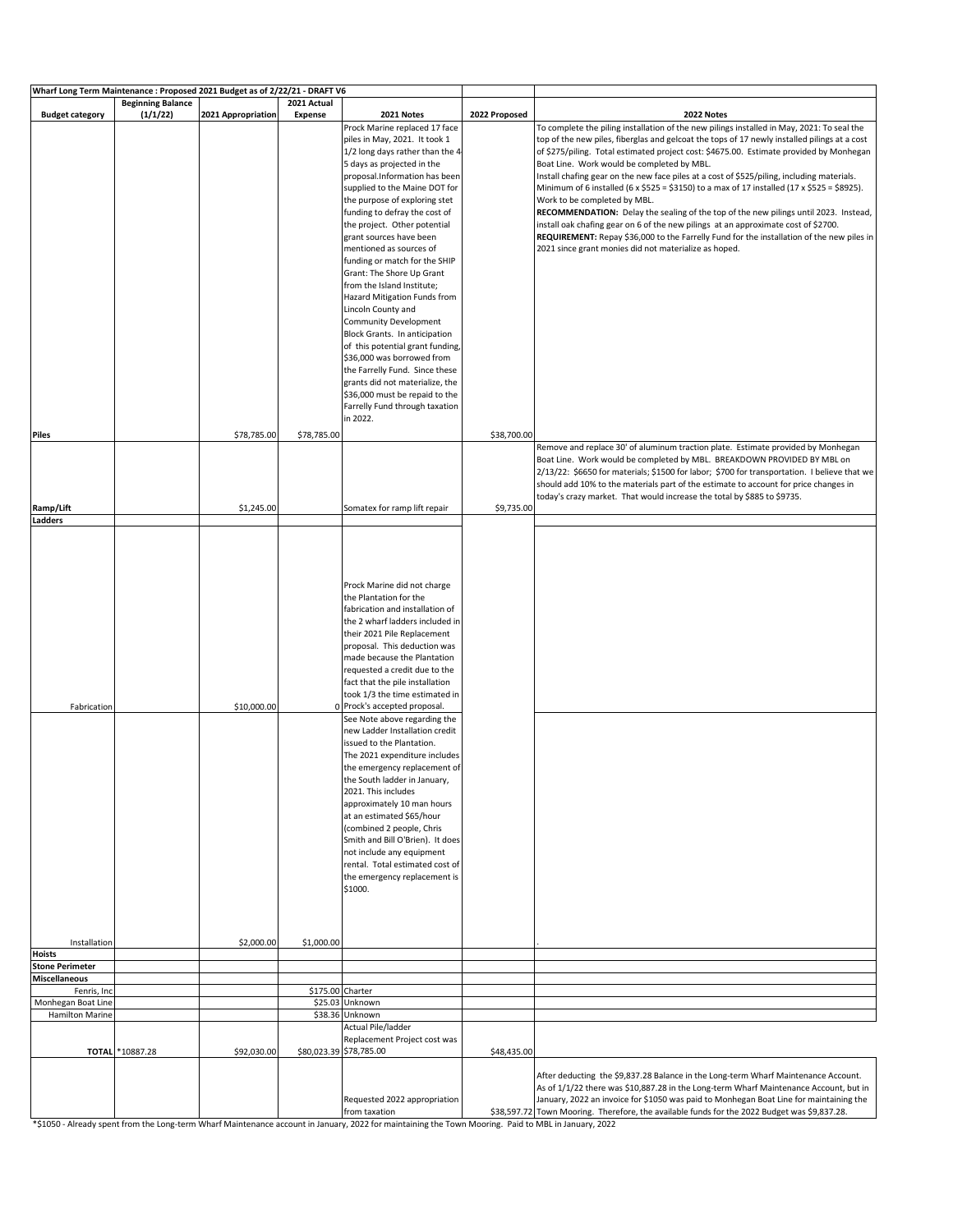| Wharf Operating (Account# 7050) : Proposed 2022 Budget as of 2/22/22 - DRAFT - V2 |                          |                    |                |                                   |               |                                                                                                                                                                                                                                                  |
|-----------------------------------------------------------------------------------|--------------------------|--------------------|----------------|-----------------------------------|---------------|--------------------------------------------------------------------------------------------------------------------------------------------------------------------------------------------------------------------------------------------------|
|                                                                                   | <b>Beginning Balance</b> |                    | 2021 Actual    |                                   |               |                                                                                                                                                                                                                                                  |
| <b>Budget category</b>                                                            | (1/1/22)                 | 2021 Appropriation | <b>Expense</b> | 2021 Notes                        | 2022 Proposed | 2021 Notes                                                                                                                                                                                                                                       |
|                                                                                   |                          |                    |                | All power for the piling          |               |                                                                                                                                                                                                                                                  |
|                                                                                   |                          |                    |                | replacement was                   |               | MPPD charged approx. \$2200 in 2021. We can assume that it                                                                                                                                                                                       |
|                                                                                   |                          |                    |                | provided by generators            |               | would be at least this amount in 2022. I recommend that we                                                                                                                                                                                       |
|                                                                                   |                          |                    |                | obn the Prock Marine              |               | appropriate \$2500 to cover current electricty consumption and                                                                                                                                                                                   |
|                                                                                   |                          |                    |                | Barge, so there was no            |               | any possible additional MPPD expenses due to anticipated small                                                                                                                                                                                   |
| <b>Power - MPPD</b>                                                               |                          | \$4,220.00         |                | \$2,212.04 additional power used. |               | \$2,500.00 Wharf projects such as the repair of the ramp surface.                                                                                                                                                                                |
|                                                                                   |                          |                    |                |                                   |               |                                                                                                                                                                                                                                                  |
|                                                                                   |                          |                    |                | The Road Commissioner             |               |                                                                                                                                                                                                                                                  |
|                                                                                   |                          |                    |                | reported that he only             |               |                                                                                                                                                                                                                                                  |
|                                                                                   |                          |                    |                | used a couple of                  |               |                                                                                                                                                                                                                                                  |
|                                                                                   |                          |                    |                | shovelfuls of materials on        |               |                                                                                                                                                                                                                                                  |
|                                                                                   |                          |                    |                | the wharf in 2021. This           |               |                                                                                                                                                                                                                                                  |
|                                                                                   |                          |                    |                | does not include large            |               | This is based on the use of 5 yards $@$ \$130/CY total cost + 5 Hours                                                                                                                                                                            |
|                                                                                   |                          |                    |                | rubble that was used to           |               | @ \$51/hour combined hourly and equipment cost. Given the                                                                                                                                                                                        |
|                                                                                   |                          |                    |                | fill a sinkhole in the            |               | severity of the winter weather this season, I anticipate the need                                                                                                                                                                                |
| <b>Wharf Resurfacing</b>                                                          |                          | \$1,780.00         |                | \$100.00 center of the wharf.     |               | \$905.00 for filling in damaged areas in the Spring, 2022.                                                                                                                                                                                       |
| <b>Monhegan Boat Line</b>                                                         |                          |                    | \$350.00       |                                   |               |                                                                                                                                                                                                                                                  |
| Somatex*                                                                          |                          | \$1,245.00         | \$1,245.00     |                                   |               | \$1,250.00 Annual Hoist Inspection                                                                                                                                                                                                               |
| <b>MHMA</b> (Maine                                                                |                          |                    |                |                                   |               |                                                                                                                                                                                                                                                  |
| <b>Harbormasters</b>                                                              |                          |                    |                |                                   |               |                                                                                                                                                                                                                                                  |
| Assoc.) - Annual                                                                  |                          |                    |                |                                   |               |                                                                                                                                                                                                                                                  |
| <b>Dues</b>                                                                       |                          |                    | \$135.00       |                                   |               | \$135.00 Annual Dues                                                                                                                                                                                                                             |
| Payroll                                                                           |                          |                    | \$165.00       |                                   |               |                                                                                                                                                                                                                                                  |
| <b>FICA</b>                                                                       |                          |                    | \$12.62        |                                   |               |                                                                                                                                                                                                                                                  |
|                                                                                   |                          |                    |                |                                   |               | This new expense is designed to replace the EMA time spent<br>monitoring and controlling passengers gathered to board<br>departing ferries. This is intended to enforce any remaining<br>COVID-related Federal mandates and manage the safety of |
|                                                                                   |                          |                    |                |                                   |               | visitors and workers on the wharf in anticipation of an increased                                                                                                                                                                                |
|                                                                                   |                          |                    |                |                                   |               | visitor volume similar to 2021. It is budgeted at 10 hours per                                                                                                                                                                                   |
|                                                                                   |                          |                    |                |                                   |               | week at a \$20/hour rate plus FICA for 20 weeks. It's possible that                                                                                                                                                                              |
| <b>Wharf monitoring</b>                                                           |                          |                    |                |                                   |               | this may again be a fully or partially reimbursable by FEMA or                                                                                                                                                                                   |
| and control                                                                       |                          |                    |                |                                   |               | \$4,305.00 other Federal grants.                                                                                                                                                                                                                 |
| <b>Miscellaneous</b>                                                              |                          |                    | \$350.00       |                                   |               | \$500.00 Stuff Happens buffer                                                                                                                                                                                                                    |
|                                                                                   |                          |                    |                |                                   |               | RECOMMENDATION: \$6395 to be raised from taxation; \$2500                                                                                                                                                                                        |
| <b>TOTAL</b>                                                                      | \$2,398.62               | \$7,245.00         | \$4,569.66     |                                   |               | \$9,595.00 transferred from Undesignated Funds; \$700 from revenue                                                                                                                                                                               |

\* Was appropriated under the Long-term 2021 budget under the Long-Term Wharf category, but reclassified to fall under the Operating Wharf Account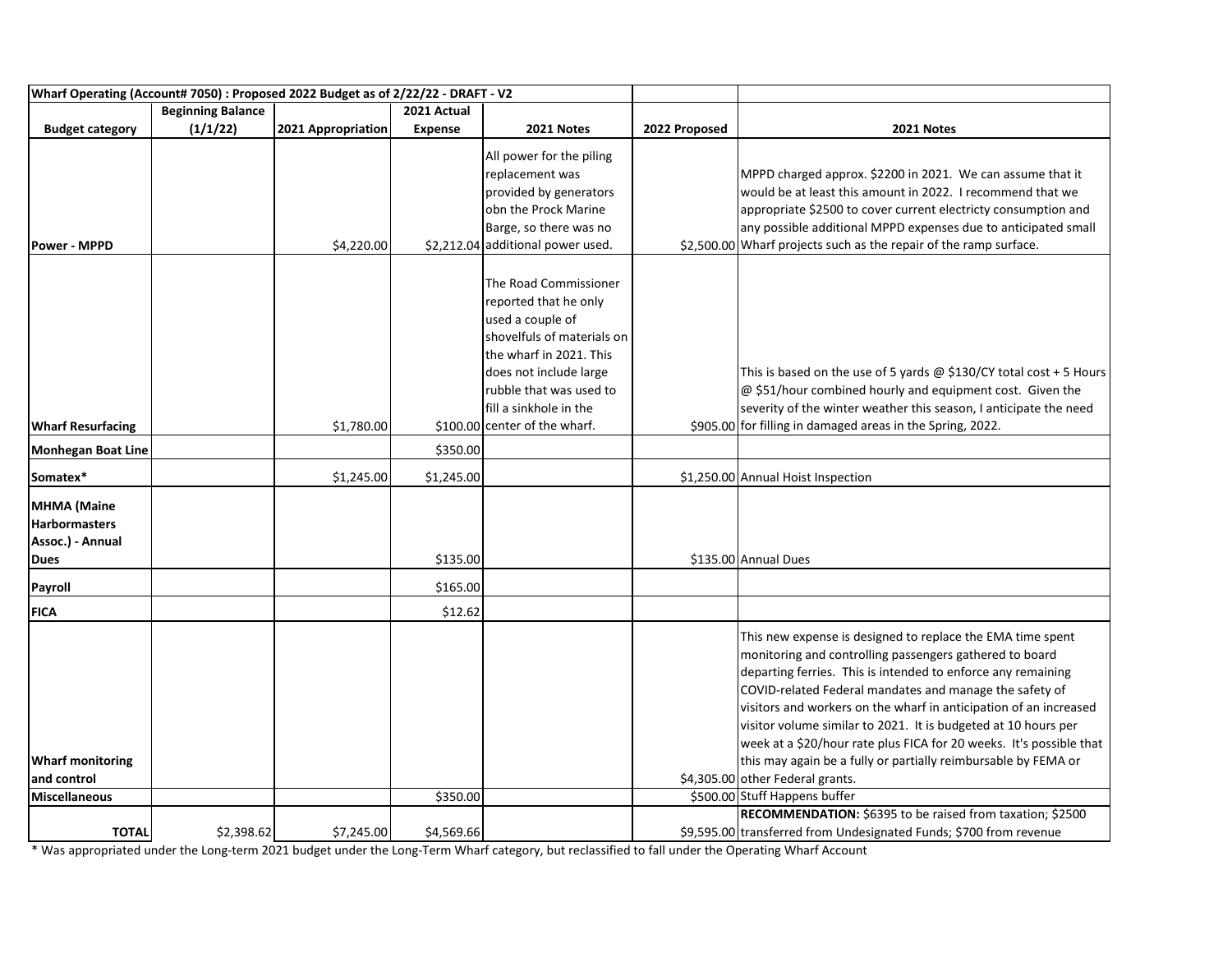| 2022 MVFD Budget as<br>PROPOSED 03/05/22               | 2021          | Notes 2021 Actual                                                                                                                                           | 2022            | <b>Notes 2022</b>                                                                                                                                                                                                                                            |  |  |
|--------------------------------------------------------|---------------|-------------------------------------------------------------------------------------------------------------------------------------------------------------|-----------------|--------------------------------------------------------------------------------------------------------------------------------------------------------------------------------------------------------------------------------------------------------------|--|--|
| LINE ITEM                                              | <b>ACTUAL</b> |                                                                                                                                                             | <b>PROPOSED</b> | <b>PROPOSED</b>                                                                                                                                                                                                                                              |  |  |
| Labor: Fire Chief \$                                   |               | 0 hours @ \$31/hr.                                                                                                                                          | \$<br>2,462.25  | keep at 75 hours; 5.9% COLA<br>increase to \$32.83/hr.                                                                                                                                                                                                       |  |  |
| Labor: Deputy EMA                                      |               | 7,060.25 227.75 hours @ \$31/hr.                                                                                                                            |                 | 8207.50 keep at 250 hours; ; 5.9% COLA<br>increase to \$32.83/hr.; covers<br>regular duties, emergency-related<br>$follow-up + special projects$                                                                                                             |  |  |
| Labor: Crew                                            |               | 264.00 10 hrs. @ \$26/hr. & \$30/hr.                                                                                                                        |                 | 1101.20 keep at 40 hours; 5.9% COLA<br>increase to \$27.53/hr., 20 additional<br>hours for hydrant/hose inventory<br>and maintainence                                                                                                                        |  |  |
| <b>FICA</b>                                            | 560.37        |                                                                                                                                                             |                 | 900.48 7.65% in 2022                                                                                                                                                                                                                                         |  |  |
|                                                        |               | Subtotal: Labor & FICA<br>\$7,884.62                                                                                                                        |                 | Subtotal: Labor & FICA \$12,671.43                                                                                                                                                                                                                           |  |  |
|                                                        |               |                                                                                                                                                             |                 |                                                                                                                                                                                                                                                              |  |  |
| Communications: Training                               |               | 0.00 due to pandemic, still difficult to<br>host mainland-based trainers, and<br>2021 season VERY busy due to<br>high visitation/low worker<br>availability |                 | 1324.00 lodging/food/travel for instructors<br>overnight; chief attending 1 training<br>or LCFCA meeting off island, annual<br>respiratory medical evals. 12<br>members @ \$10/person (\$120);<br>mental health related training<br>expenses from early 2022 |  |  |
| Communications: Membership                             |               | 100.00 LC Fire Chief's Assoc.<br>membership fee \$100                                                                                                       |                 | 100.00 LC Fire Chief's Assoc. membership<br>fee \$100 (invoiced Feb., due mid-<br>June)                                                                                                                                                                      |  |  |
| Communications: 911 List &<br>Maps                     |               | 39.00 island maps for hosting<br>dispatchers, paramedics, other<br>guests                                                                                   |                 | 300.00 maps, postage for 911 addressing,<br>unanticipated                                                                                                                                                                                                    |  |  |
|                                                        |               | <b>Subtotal: Communications</b><br>\$139.00                                                                                                                 |                 | <b>Subtotal: Communications</b><br>\$1724.00                                                                                                                                                                                                                 |  |  |
|                                                        |               |                                                                                                                                                             |                 |                                                                                                                                                                                                                                                              |  |  |
| Equipment: Turnout Gear & PPE                          | 0.00          |                                                                                                                                                             |                 | 942.70 gloves, ear/eye protection, drinking<br>water, storage duffle bags                                                                                                                                                                                    |  |  |
| Medical PPE & Sanitation<br>Supplies                   | 0.00          |                                                                                                                                                             |                 | 0.00 sufficient inventory in stock for<br>MVFD purposes: nitrile gloves,<br>masks, hand sanitizer, isopropyl<br>alcohol, paper towels, spray bottles                                                                                                         |  |  |
| Equipment: Communications                              |               | 1,205.18 cellular hotspot & 2 G plan for<br>LCEMA Tablet \$315.18; also inc.<br>\$890 payment mistake<br>reimbursed (see revenues)                          |                 | 2819.00 1 headset (\$495), 16 portable<br>batteries (\$2000), surge protectors<br>(\$90), 2 G plan for LCEMA Tablet<br>(\$234), unanticipated (\$0)                                                                                                          |  |  |
| Equipment: Tools, Parts,<br>Supplies, Disposable Items |               | 21.63 misc. supplies at island store &<br>freight                                                                                                           | 4127.00         | includes suction hose, forestry hose<br>(\$1850) & adaptors (\$450), hand tools<br>(\$661), lights (\$240), water rescue<br>supplies (\$370), fire extinguishers &<br>detectors (\$446), shelving/unanticipated<br>(\$110)                                   |  |  |
| Equipment: Pumps                                       | 0.00          |                                                                                                                                                             |                 | 5331.00 1 new forestry pump (\$4331);<br>existing pump maintenance (\$1000)                                                                                                                                                                                  |  |  |
| Equipment: Generators                                  | 0.00          |                                                                                                                                                             |                 | 30.00 fuel, oil                                                                                                                                                                                                                                              |  |  |
| Equipment: Other                                       | 0.00          |                                                                                                                                                             |                 | 49.00 bookkeeping & signage supplies                                                                                                                                                                                                                         |  |  |
| Equipment: Freight                                     | 8.00          |                                                                                                                                                             | 450.00          |                                                                                                                                                                                                                                                              |  |  |
|                                                        |               | Subtotal: Equipment \$1,234.81                                                                                                                              |                 | Subtotal: Equipment \$13,748.70                                                                                                                                                                                                                              |  |  |
|                                                        |               |                                                                                                                                                             |                 |                                                                                                                                                                                                                                                              |  |  |
| Apparatus: Tools, Parts, Fluids<br>& Supplies          |               | 98.98 portable pump battery replaced<br>on Engine #2                                                                                                        |                 | 424.00 Engine #1 - \$212, Engine #2 - \$212                                                                                                                                                                                                                  |  |  |
| Apparatus: Fuel                                        | 0.00          |                                                                                                                                                             |                 | 266.00 Engine #1 - \$133, Engine #2 - \$133;<br>NOTE: MAY BE UNDER FUNDED<br>DUE TO RISING FUEL PRICES                                                                                                                                                       |  |  |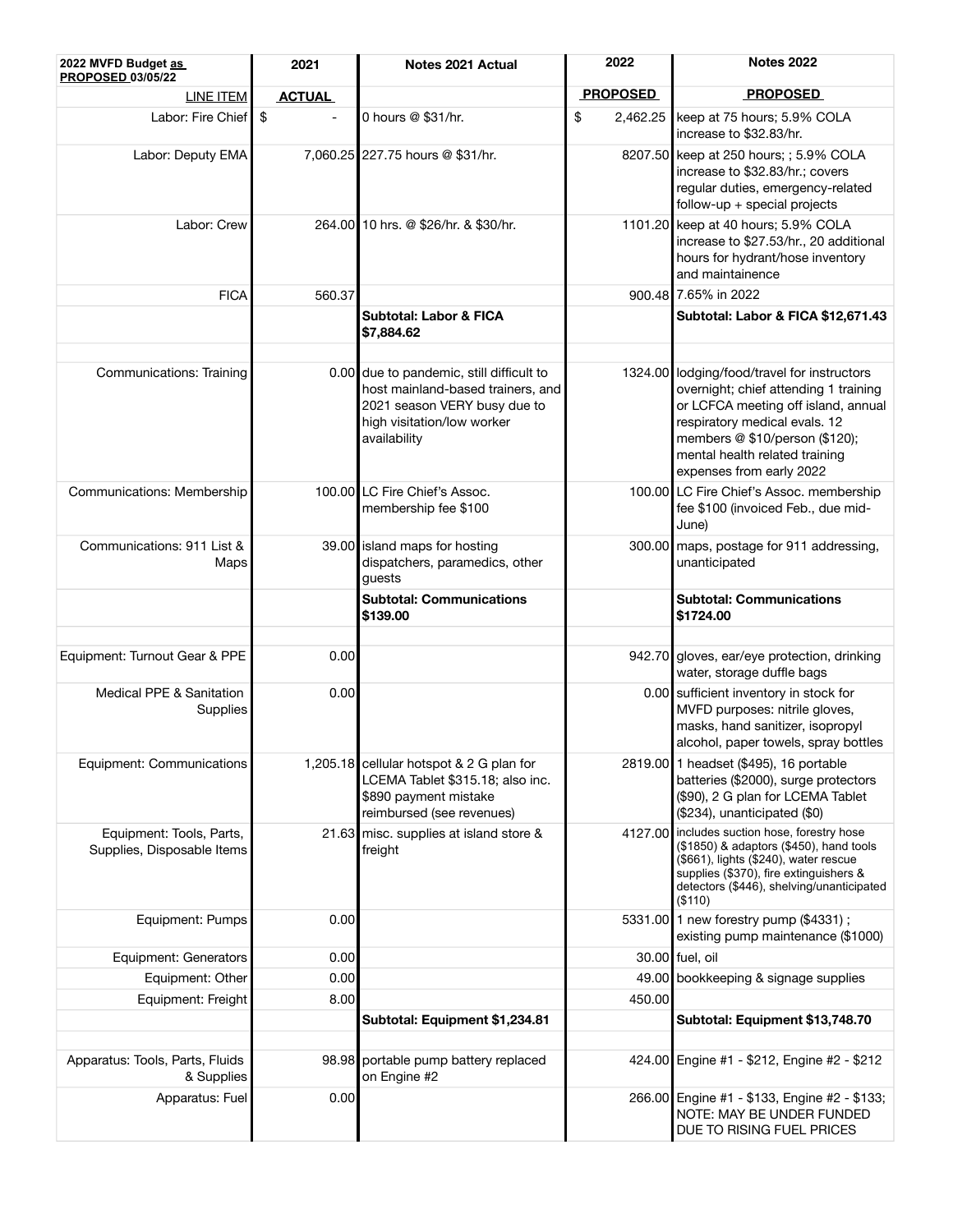| 2022 MVFD Budget as<br><b>PROPOSED 03/05/22</b>                                          | 2021          | Notes 2021 Actual                                                                                                                | 2022            | <b>Notes 2022</b>                                                                                                                                       |  |  |
|------------------------------------------------------------------------------------------|---------------|----------------------------------------------------------------------------------------------------------------------------------|-----------------|---------------------------------------------------------------------------------------------------------------------------------------------------------|--|--|
| <b>LINE ITEM</b>                                                                         | <b>ACTUAL</b> |                                                                                                                                  | <b>PROPOSED</b> | <b>PROPOSED</b>                                                                                                                                         |  |  |
| 1964 International 1500,<br>Engine #1 - Repairs & Transport                              |               | 165.00 labor - troubleshooting (fuel filter)                                                                                     |                 | 530.00 annual maintenance on island<br>(mechanics labor + mechanic<br>reimbursment for travel, food,<br>lodging)                                        |  |  |
| 1988 F350 Brush Truck, Engine<br>#2 (Bowdoinham, Received<br>2018) - Repairs & Transport |               | 230.79 truck & portable pump batteries<br>replaced                                                                               |                 | 655.00 annual maintenance on island<br>(mechanics labor + mechanic<br>reimbursment for travel, food,<br>lodging) \$530, \$125 battery                   |  |  |
| Replacement Apparatus                                                                    |               | raised/approriated: \$1000<br>taxation, \$1000 undesignated<br>fund, balance 12/31/21: \$13,000                                  |                 | saving for future vehicle is handled<br>via dedicated "Fire Truck" account -<br>Fire Chief made no<br>recommendation, Assessors'<br>Placeholder \$5000  |  |  |
|                                                                                          |               | Subtotal: Engines \$494.77                                                                                                       |                 | Subtotal: Engines \$1875.00                                                                                                                             |  |  |
| Fire Station South: Heating                                                              | 3,143.64      | 12 tanks @ \$151/tank to<br>\$164/tank; approx. \$1267 for<br>heater installation                                                |                 | 2262.00 propane: 13 bottles X \$174/tank<br>$($164/tank + 5.9\%$ increase)                                                                              |  |  |
| Fire Station South: Electricity                                                          |               | 164.82 64 KWHs + \$120 meter fees;<br>propane heater upgrade appears<br>to have reduced electic use<br>enough to save $$150+$ :) |                 | 225.00 approx. 150 kwh $+$ \$120 meter fees                                                                                                             |  |  |
| Fire Station South: Repairs                                                              |               | 165.00 clean up around South Barn; did<br>barn door get tightened up in<br>2021?                                                 |                 | 110.00 Note that Building & Maintenance<br>Fund used for big issues (managed<br>by Assessors); 5.9% increase to line<br>for supplies                    |  |  |
| Fire Station South: Architect                                                            | 0.00          |                                                                                                                                  |                 | 0.00 no needs anticipated                                                                                                                               |  |  |
| Fire Station South: Permits                                                              | 0.00          | no application submitted, fee<br>probably will be waived                                                                         |                 | 0.00 Possible LUPC Permit increase on<br>\$400, but likely will be waived                                                                               |  |  |
| Fire Station South:                                                                      |               | raised/approriated: \$9000<br>taxation, \$6000 undesignated<br>fund, balance 12/31/21:<br>\$74,529.54                            |                 | saving for future rebuild is handled<br>via dedicated "Fire Barn" account -<br>Fire Chief made no<br>recommendation, Assessors'<br>Placeholder \$15,000 |  |  |
|                                                                                          |               | <b>Subtotal: Fire Station South</b><br>\$3,473.46                                                                                |                 | <b>Subtotal: Fire Station South</b><br>\$2597.00                                                                                                        |  |  |
|                                                                                          |               |                                                                                                                                  |                 |                                                                                                                                                         |  |  |
| Fire Station North: Heating                                                              |               | 1,292.00 8 tanks at \$152/tank                                                                                                   |                 | 1914.00 propane: 11 bottles X \$174/tank<br>$($164/tank + 5.9\%$ increase)                                                                              |  |  |
| Fire Station North: Electricity                                                          |               | 0.00 FOMVFD covers                                                                                                               |                 | 0.00 FOMVFD covers                                                                                                                                      |  |  |
| Fire Station North: Repairs                                                              | 0.00          |                                                                                                                                  |                 | 300.00 unanticipated (\$100)                                                                                                                            |  |  |
|                                                                                          |               | 1,292.00 Subtotal: Fire Station North<br>\$1,292.00                                                                              |                 | 2,214.00 Subtotal: Fire Station North<br>\$2,214.00                                                                                                     |  |  |
| Labor (COVID)                                                                            | 29,395.25     |                                                                                                                                  | 0.00            |                                                                                                                                                         |  |  |
| FICA (COVID)                                                                             | 2,248.84      |                                                                                                                                  | 0.00            |                                                                                                                                                         |  |  |
| Unemployment Insurance<br>(COVID)                                                        |               | 0.00 \$440.93 est.<br>0.00                                                                                                       |                 | SEE COVID BUDGET BREAKDOWN                                                                                                                              |  |  |
| Worker's Compensation<br>(COVID)                                                         |               | 0.00 \$202.83 est.                                                                                                               | 0.00            |                                                                                                                                                         |  |  |
|                                                                                          |               | Subtotal: Labor & Fringe<br>Benefits (COVID) \$31,644.09;<br>not inc. fringe benefits paid<br>from Plantation Expenses Acct.     |                 | <b>Subtotal: Labor &amp; Fringe Benefits</b><br>(COVID) \$0.00                                                                                          |  |  |
| Contracted Services (COVID)                                                              |               | 876.00 vaccination clinic EMS and<br>transport                                                                                   |                 | 1,279.00 SEE COVID BUDGET BREAKDOWN                                                                                                                     |  |  |
|                                                                                          |               | <b>Subtotal: Contracted Services</b><br>(COVID) \$876.00                                                                         |                 | <b>Subtotal: Contracted Services</b><br>(COVID) \$1279.00                                                                                               |  |  |
| Equipment & Supplies (COVID)                                                             | 11,083.29     |                                                                                                                                  | 4,612.50        | SEE COVID BUDGET BREAKDOWN                                                                                                                              |  |  |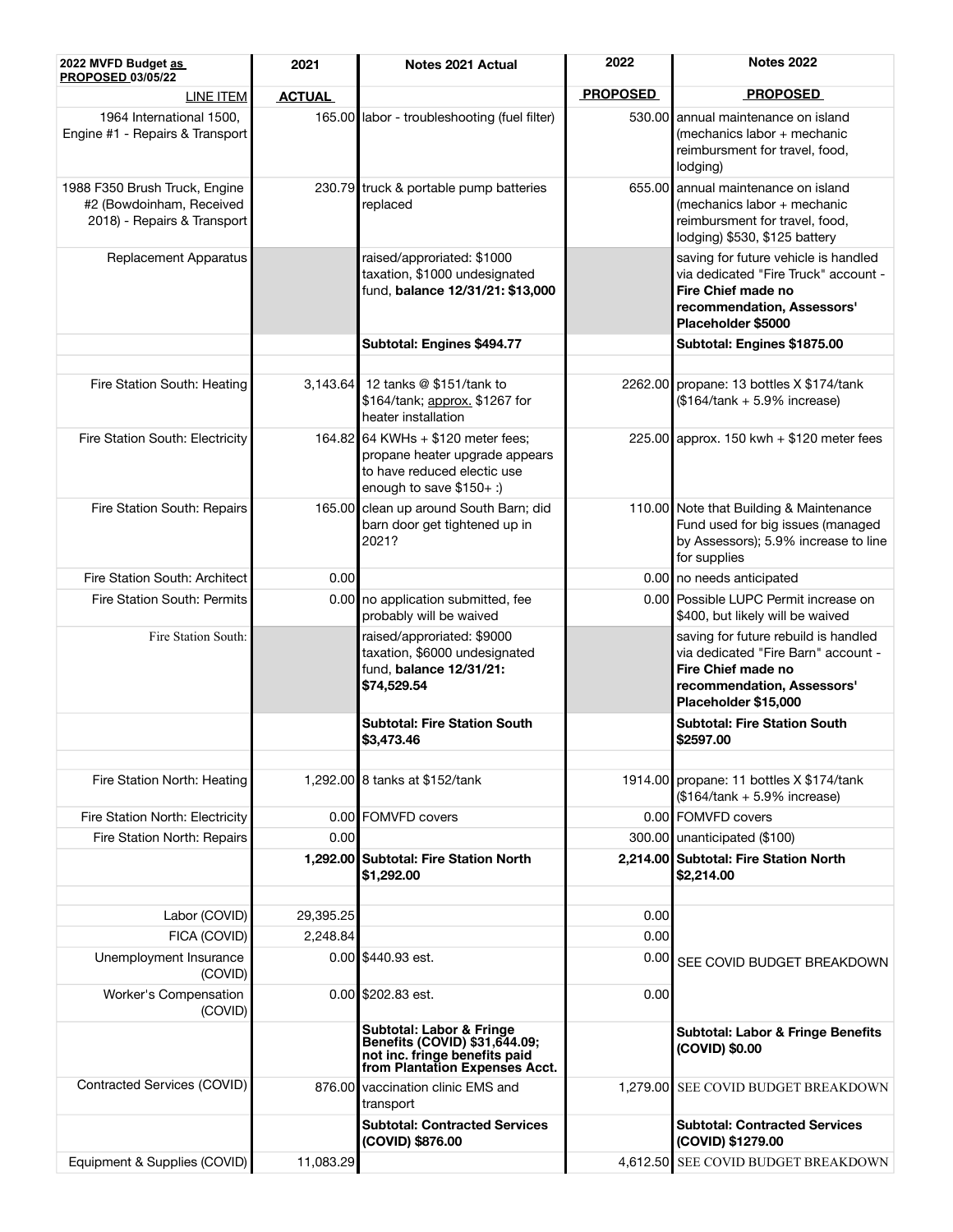| 2022 MVFD Budget as<br>PROPOSED 03/05/22 |    | 2021          | Notes 2021 Actual                                                                                                                                              | 2022            | <b>Notes 2022</b>                                               |  |  |
|------------------------------------------|----|---------------|----------------------------------------------------------------------------------------------------------------------------------------------------------------|-----------------|-----------------------------------------------------------------|--|--|
| <b>LINE ITEM</b>                         |    | <b>ACTUAL</b> |                                                                                                                                                                | <b>PROPOSED</b> | <b>PROPOSED</b>                                                 |  |  |
|                                          |    |               | <b>Subtotal: Equipment &amp; Supplies</b><br>(COVID) \$11,073.74                                                                                               |                 | <b>Subtotal: Equipment &amp; Supplies</b><br>(COVID) \$4,612.50 |  |  |
| Total:                                   |    | \$58,122.04   |                                                                                                                                                                |                 | \$40,721.63 Round to \$40,725                                   |  |  |
| Total Fire-related:                      | \$ | 14,518.66     |                                                                                                                                                                | \$<br>34,830.13 |                                                                 |  |  |
| Total COVID-related:                     | \$ | 43,603.38     |                                                                                                                                                                | \$<br>5,891.50  | Seek alternative sources for any<br>additional needs            |  |  |
|                                          |    |               |                                                                                                                                                                |                 |                                                                 |  |  |
| <b>REVENUES:</b>                         |    |               |                                                                                                                                                                |                 |                                                                 |  |  |
| Taxation: \$                             |    | (4,500.00)    |                                                                                                                                                                |                 |                                                                 |  |  |
| Undesignated Funds Account: \$           |    | (18,200.00)   |                                                                                                                                                                |                 |                                                                 |  |  |
|                                          | \$ |               | (1,868.37) Portapotty Donations                                                                                                                                |                 |                                                                 |  |  |
| Grants: \$                               |    |               | (16,018.32) FEMA Public Assistance Project<br>2020001 Reimbursement                                                                                            |                 |                                                                 |  |  |
|                                          | \$ | (1,884.03)    | MMA Safety Enhancement Grant                                                                                                                                   |                 |                                                                 |  |  |
| Donations: \$                            |    | (270.00)      |                                                                                                                                                                |                 |                                                                 |  |  |
| Reimbursements: \$                       |    | (1,525.60)    |                                                                                                                                                                |                 |                                                                 |  |  |
| <b>TOTAL REVENUES:   \$</b>              |    | (44, 266.32)  |                                                                                                                                                                |                 |                                                                 |  |  |
| <b>BALANCE: \$</b>                       |    | 13,855.72     |                                                                                                                                                                |                 |                                                                 |  |  |
| Fund Transfers: \$                       |    |               | (7,500.15) expenses shifted to Building &<br>Maint. Account hopefully awaiting<br>award of FEMA Public Assistance<br>Project 2022001 Reimbursement             |                 |                                                                 |  |  |
|                                          | \$ |               | (6,712.63) expenses shifted to Plantation<br><b>Expenses Account hopefully</b><br>awaiting award of FEMA Public<br>Assistance Project 2022001<br>Reimbursement |                 |                                                                 |  |  |
| <b>12/31/21 BALANCE: \$</b>              |    | (357.06)      |                                                                                                                                                                |                 |                                                                 |  |  |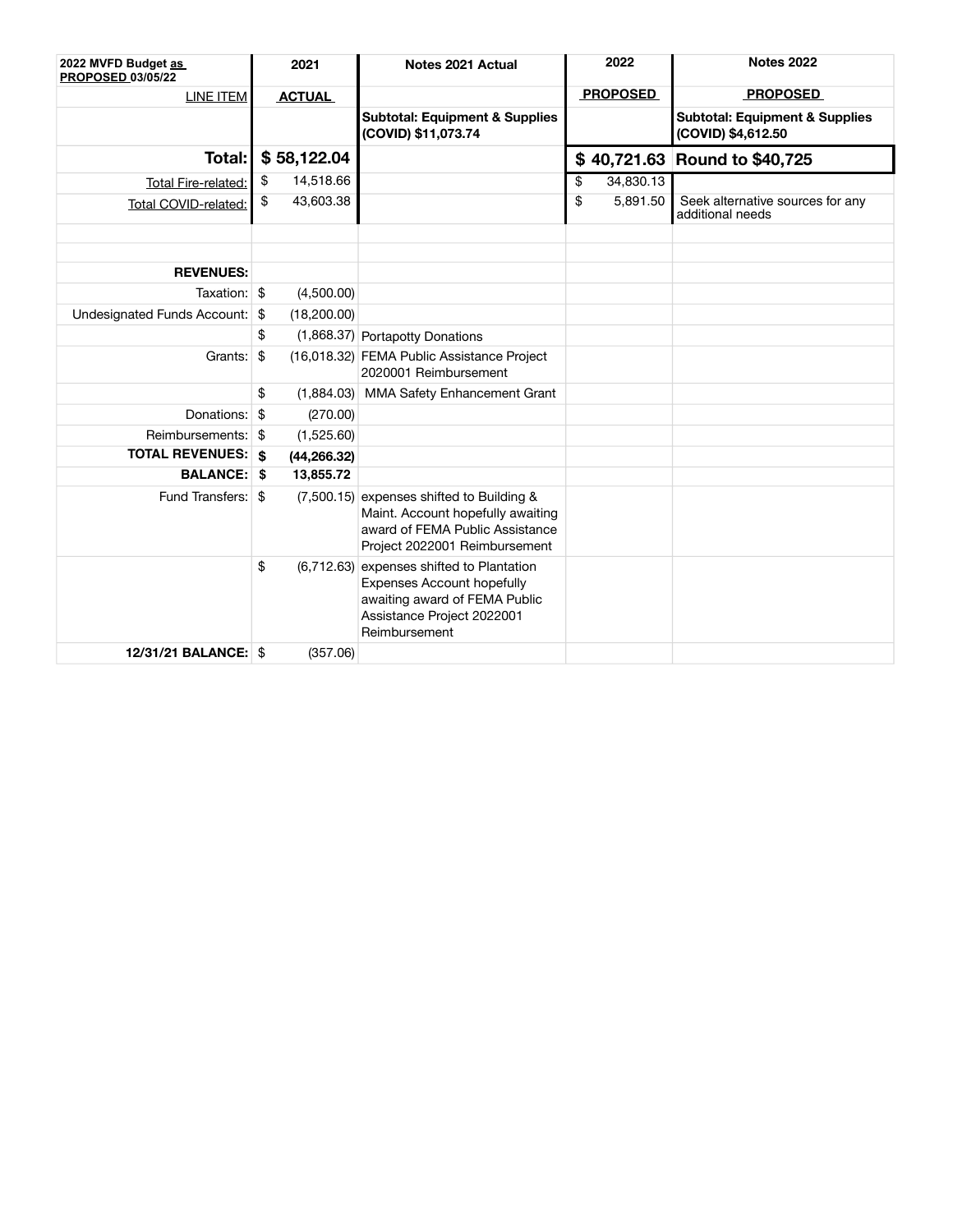## **Plantation Expenses**

| <b>Expense</b>                                       | 2021 Actual<br>(rounded) |              |          | 2021 Budgeted |             | <b>Balance</b>              | <b>Notes</b>             |         | Proposed<br>2022 Budget |
|------------------------------------------------------|--------------------------|--------------|----------|---------------|-------------|-----------------------------|--------------------------|---------|-------------------------|
|                                                      | \$<br>977.00             |              |          | 1,000.00      |             | \$<br>23.00                 |                          |         | 1,700.00                |
| GoDaddy<br><b>Maine Municipal Association</b>        |                          |              | \$<br>\$ | 13,000.00     |             | \$<br>3,920.00              |                          | \$      |                         |
| <b>Workers Comp</b>                                  | \$3,211.00               |              |          |               |             |                             |                          | \$      | 3,500.00                |
| Prop and Casual Insurance                            | \$4,327.00               |              |          |               |             |                             |                          | \$      | 5,000.00                |
| Membership                                           | \$1,542.00               |              |          |               |             |                             |                          | \$      | 1,800.00                |
| Training                                             | \$<br>230.00             |              | \$       | 1,000.00      |             | \$<br>770.00                |                          | \$      | 500.00                  |
| <b>MPPD</b>                                          | \$<br>293.00             |              | \$       | 700.00        |             | \$<br>407.00                |                          | \$      | 500.00                  |
| Lincoln Co. Publishing                               | \$<br>682.00             |              | \$       | 700.00        |             | \$<br>18.00                 |                          | \$      | 750.00                  |
| SDS Inc.                                             | \$                       |              | \$       | 600.00        |             | \$<br>600.00                |                          | \$      | 600.00                  |
| <b>Consolidated Communications</b>                   | \$<br>611.00             |              | \$       | 600.00        |             | \$<br>(11.00)               |                          | Ś       | 700.00                  |
|                                                      |                          |              |          |               |             |                             | *Anticipate paying for 2 |         |                         |
| <b>William H Brewer</b>                              | \$7,000.00               |              | \$       | 8,000.00      |             | \$<br>1,000.00              | audits in 2022           |         | \$16,000.00             |
| <b>Office Supplies</b>                               | \$<br>764.00             |              | \$       | 600.00        |             | \$<br>(164.00)              |                          | \$      | 800.00                  |
| Computer and other                                   | \$1,203.00               |              | \$       | 2,850.00      |             | \$<br>1,647.00              |                          | \$      | 1,000.00                |
| equipment                                            |                          |              |          |               |             |                             |                          |         |                         |
| <b>USPS</b>                                          |                          |              | \$       | 110.00        |             | \$<br>110.00                |                          | \$      | 58.00                   |
| Payroll Expenses                                     | \$2,150.00               |              | \$       | 5,000.00      |             | \$<br>2,850.00              |                          | Ś       | 3,000.00                |
|                                                      |                          |              |          |               |             |                             | *Overage from 2021       |         |                         |
| <b>Bureau of Unemployment</b>                        |                          |              |          |               |             |                             | was from back            |         |                         |
| Compensation                                         | \$4,297.00               |              | \$       | 3,000.00      |             | \$<br>$(1,297.00)$ payments |                          | \$      | 3,000.00                |
| Lawyers                                              | \$                       |              | \$       | 500.00        |             | \$<br>500.00                |                          | \$      | 500.00                  |
| Newburgh and Associates                              | \$<br>1,320.00           |              | \$       | 1,500.00      |             | \$<br>180.00                |                          | \$      | 1,500.00                |
| Reimbursements                                       | \$<br>34.00              |              | \$       | 1,500.00      |             | \$<br>1,466.00              |                          | \$      | 500.00                  |
|                                                      |                          |              |          |               |             |                             | *Includes MBL, Remote    |         |                         |
| Other unanticipated costs                            | \$<br>100.00             |              | \$       | 2,300.00      |             | \$<br>1,015.00              | Deposit Fee, and Maine   | \$      | 300.00                  |
| <b>MBL</b>                                           | 170.00                   |              |          |               |             |                             | Assessment               |         |                         |
|                                                      | \$<br>\$<br>215.00       |              |          |               |             |                             |                          |         |                         |
| Remote Deposit Fee<br>Maine Assessment and Appraisal | \$<br>800.00             |              |          |               |             |                             |                          | \$<br>Ś | 450.00                  |
|                                                      |                          |              |          |               |             |                             |                          |         | 1,000.00                |
| Total 2021 Expenses:                                 | \$29,926.00              | 2021 Budget: | \$       | 43,000.00     | Balance: \$ | 13,034.00                   | Proposed 2022 Budget:    |         | \$43,158.00             |
| Revenue (dividends):                                 | \$<br>1,423.00           |              |          |               |             |                             |                          |         | Round-up to \$43,200.00 |
|                                                      | Total: \$ 28,503.00      |              |          |               |             |                             |                          |         |                         |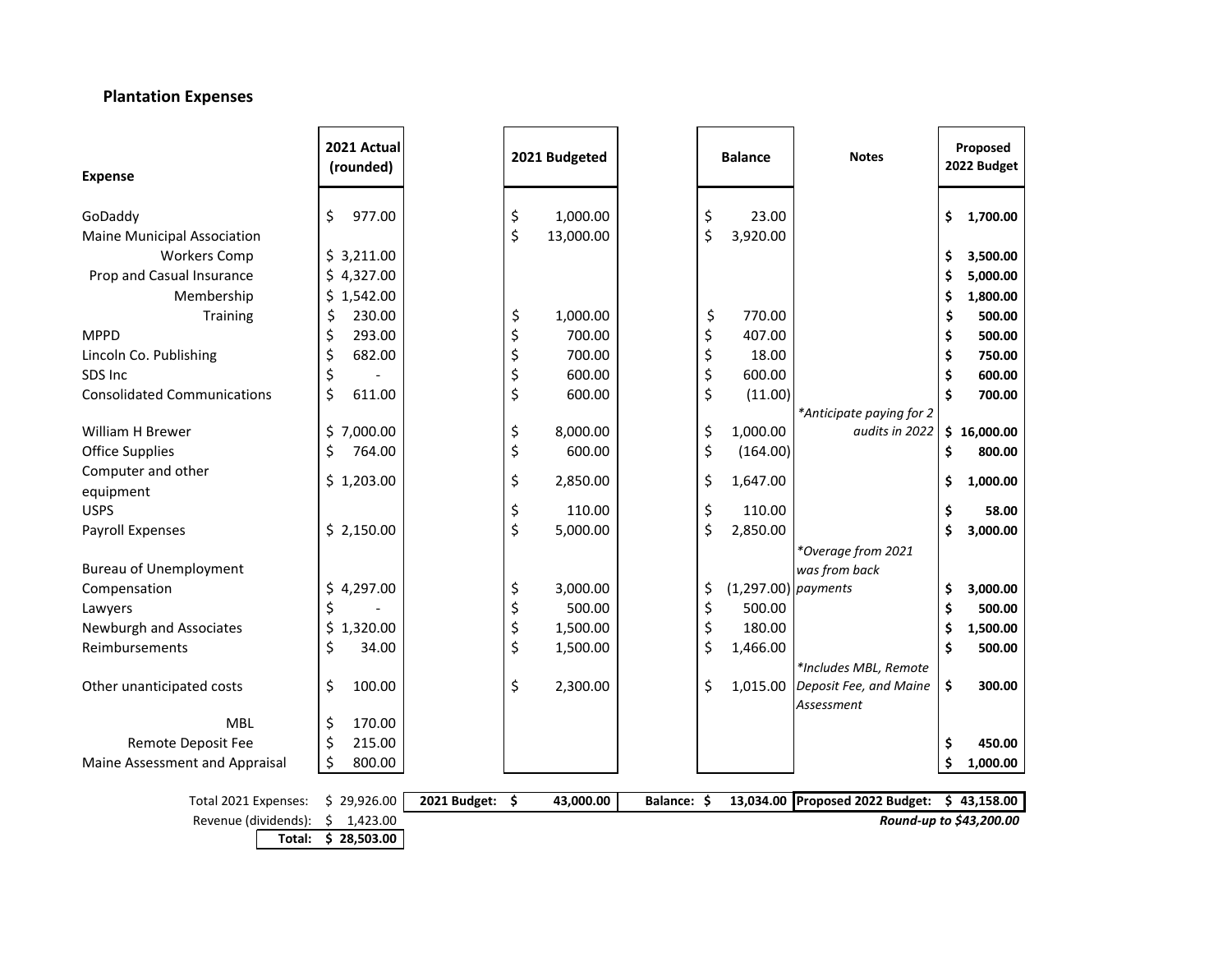| 2022 Roads Dept Proposed Budget                     |                    |                |                    |                    |                      |  |
|-----------------------------------------------------|--------------------|----------------|--------------------|--------------------|----------------------|--|
|                                                     | 2020               | 2020           | 2021               | 2021               | 2022                 |  |
| Line Item                                           | <b>ROADS</b>       | <b>ROADS</b>   | <b>ROADS</b>       | <b>ROADS</b>       | <b>ROADS</b>         |  |
|                                                     | <b>Budget</b>      | <b>Actual</b>  | <b>Proposed</b>    | <b>Actual</b>      | <b>Proposed</b>      |  |
| Labor: Road Comm                                    | \$14,850.00        | \$16,497.00    | \$16,000.00        | \$16,038.00        | \$17,500.00          |  |
| Labor: Road Crew                                    | \$1,800.00         | \$574.00       | \$1,500.00         | \$223.00           | \$1,500.00           |  |
| <b>FICA</b>                                         | \$1,274.00         | \$1,319.51     | \$1,338.75         | \$1,243.97         | \$1,500.00           |  |
| <b>Subtotal Labor</b>                               | \$17,924.00        | \$18,690.51    | \$18,838.75        | \$17,504.97        | \$20,500.00          |  |
|                                                     |                    |                |                    |                    |                      |  |
| <b>Material &amp; Drivers</b>                       | \$3,354.00         | \$4,180.00     | \$6,000.00         | \$3,564.00         | \$6,000.00           |  |
| <b>Barge</b>                                        | \$4,800.00         | \$6,823.75     | \$7,500.00         | \$6,224.80         | \$8,000.00           |  |
| <b>Subtotal Material and</b><br><b>Transport</b>    | \$8,154.00         | \$11,003.75    | \$13,500.00        | \$9,788.80         | \$14,000.00          |  |
|                                                     |                    |                |                    |                    |                      |  |
| Town Truck parts and                                |                    |                |                    |                    |                      |  |
| supplies                                            | \$500.00           | \$0.00         | \$500.00           | \$0.00             | \$2,000.00           |  |
| Fuel                                                | \$800.00           | \$133.20       | \$800.00           | \$528.81           | \$800.00             |  |
| Plow                                                | \$500.00           | \$325.35       | \$500.00           | \$0.00             | \$1,000.00           |  |
| <b>Subtotal Truck</b>                               | \$1,800.00         | \$458.55       | \$1,800.00         | \$528.81           | \$3,800.00           |  |
|                                                     |                    |                |                    |                    |                      |  |
| <b>Small Equipment</b>                              | \$200.00           | \$0.00         | \$200.00           | \$0.00             | \$1,000.00           |  |
| <b>Tools &amp; Supplies</b>                         | \$100.00           | \$124.48       | \$100.00           | \$238.30           | \$100.00             |  |
| <b>Subtotal Equip,</b>                              |                    | \$124.48       |                    |                    |                      |  |
| tools, supplies<br><b>Contract Skid Steer</b>       | \$300.00<br>\$0.00 | \$0.00         | \$300.00<br>\$0.00 | \$238.30<br>\$0.00 | \$1,100.00<br>\$0.00 |  |
|                                                     | \$0.00             | \$0.00         | \$0.00             | \$0.00             | \$0.00               |  |
| <b>Contract Dump Truck</b>                          | \$0.00             | \$0.00         | \$0.00             | \$0.00             | \$0.00               |  |
| <b>Contract Operator</b>                            |                    |                |                    |                    |                      |  |
| <b>Contract Other</b><br><b>Subtotal Contracted</b> | \$822.00           | \$0.00         | \$1,000.00         | \$0.00             | \$2,500.00           |  |
|                                                     | \$822.00           | \$0.00         | \$1,000.00         | \$0.00             | \$2,500.00           |  |
| <b>Subtotal Culvert</b>                             | \$0.00             | \$0.00         | \$0.00             | \$0.00             | \$5,500.00           |  |
| <b>Subtotal Boardwalk</b>                           | \$500.00           | \$0.00         | \$15,243.25        | \$15,994.33        | \$12,000.00          |  |
| <b>Total</b>                                        | \$41,000.00        | \$32,627.79    | \$59,000.00        | \$51,753.00        | \$59,400.00          |  |
|                                                     |                    | $(-$8,372.21)$ |                    | $(-\$7,247.00)$    |                      |  |